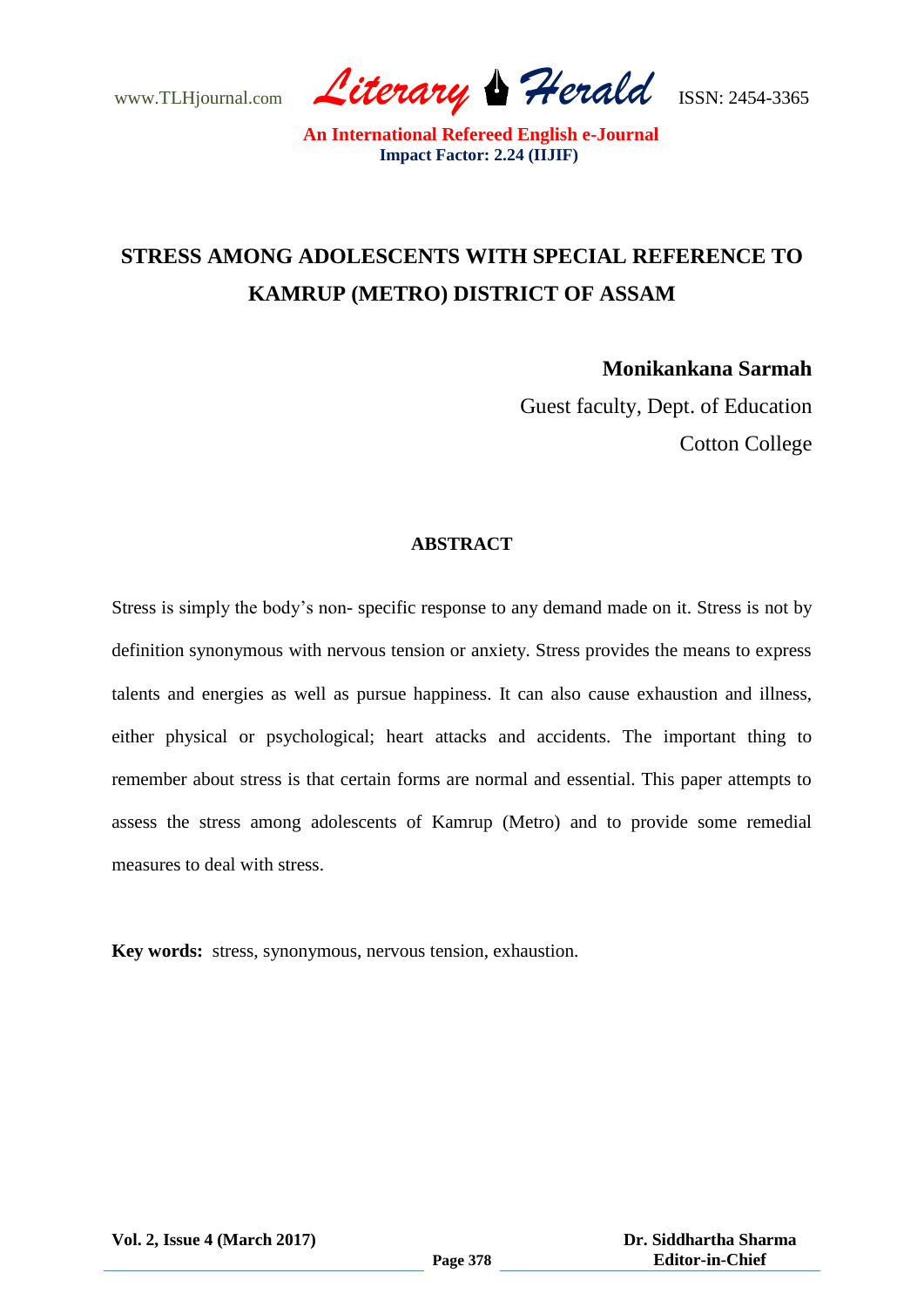www.TLHjournal.com *Literary Herald*ISSN: 2454-3365

# **STRESS AMONG ADOLESCENTS WITH SPECIAL REFERENCE TO KAMRUP (METRO) DISTRICT OF ASSAM**

**Monikankana Sarmah**

Guest faculty, Dept. of Education Cotton College

Psychologically, adolescence is the age when the individual becomes integrated into the society of adults, the age when the child no longer feels that he is below the level of his elders but equal, at least in rights. ---- Piaget

The term adolescence comes from the Latin word adolescere, meaning to grow or to grow to maturity. The term adolescence has a wider meaning; it includes mental, emotional, and social maturity as well as physical maturity.

It is generally regarded that adolescence stage begins when the child become sexually mature and ending when they reach the age of legal maturity. However studies of changes in behavior, attitude ,and values throughout adolescence have revealed not only that these changes are more rapid in the early than in the later part of adolescence but also that the behavior, attitudes, and values in the early part of the period are markedly different from those in the later part. As a result it has become a widespread practice to divide adolescence into two subdivisions, early and late adolescence. The dividing line between early and late adolescence is somewhat arbitrarily placed at around seventeen years the age when the average adolescent enters the senior year of high school.

Stress is a concept that cannot be explained using a static definition thus it is important to be aware that different descriptions exist in both recent and seminal literature. Delahaij, Dam,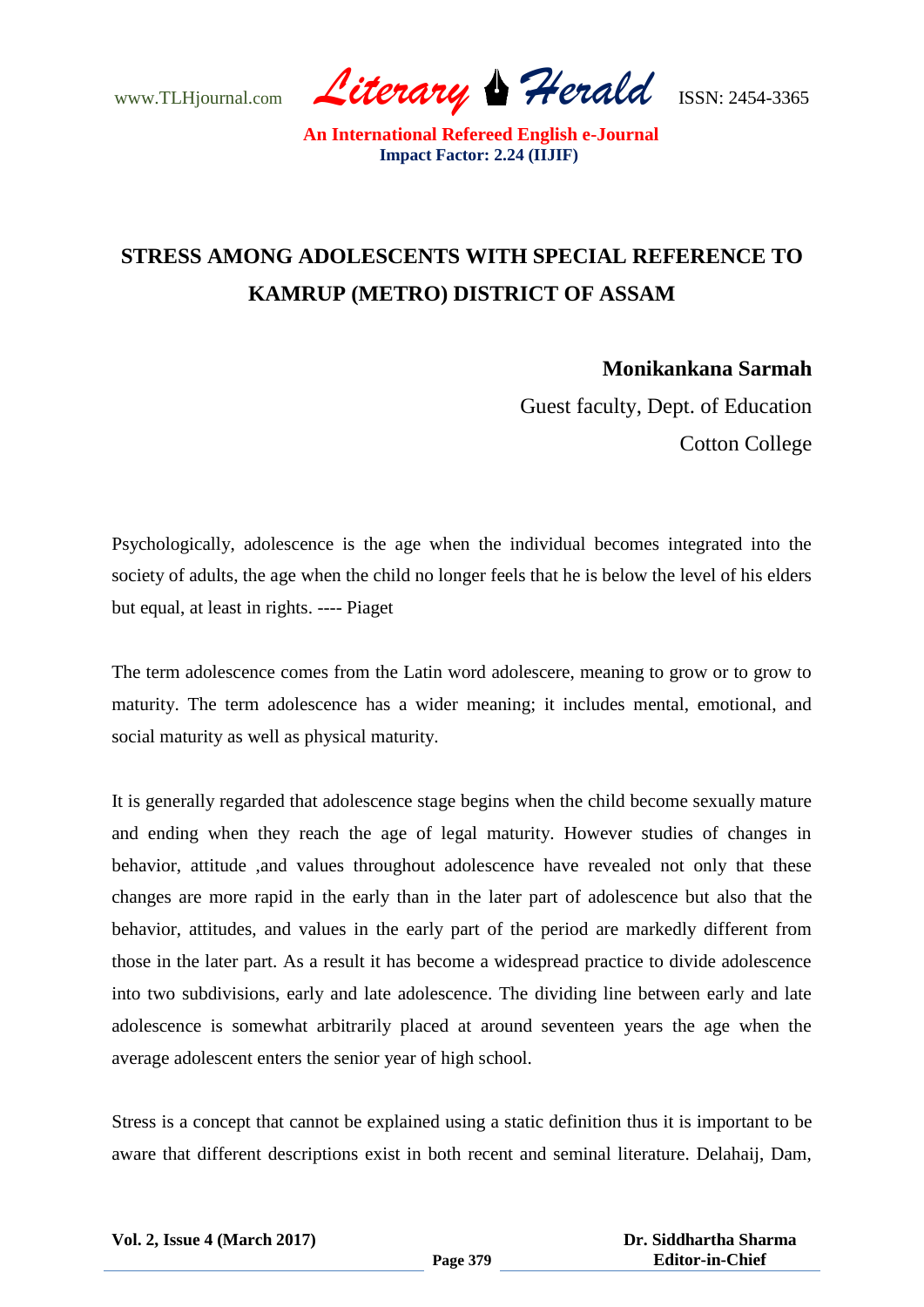www.TLHjournal.com *Literary Herald*ISSN: 2454-3365

Gaillard and Soeters (2011) explain stress using a bio psychosocial approach, suggesting that stressful reactions affect the emotional, physiological and cognitive state of an individual. This definition describes stress as a reaction. Alternatively, Caltabiano, Sarafino and Byrne (2008) view stress as a discrepancy. They state that stress occurs when there is a perceived discrepancy between the demands of a situation and an individual's parents as nearly grown up and on the verge of entering the adult world of work, of going to college, or of receiving vocational training of some kind. Their status in school likewise makes them conscious of the responsibilities they have never before been expected to assume as they take their place as seniors in school. Awareness of this new and formally recognized status, both at home and in school, motivates most adolescents to behave in a more mature manner. Boys mature, on the average, later than girls; they have a shorter period of early adolescence, although they are regarded as adults when they reach eighteen, just as girls are. As a result they frequently seem more immature for their age than girls. Adolescence is usually referred to as the ''teens'', sometimes even the "terrible teens" until they reach twenty years of age. During this phase of development, a child is often perceived under stress due to various reasons according to their unique needs and aspirations. Stress can show itself in many ways. Physical problems can include unusual fatigue, sleeping problems, frequent colds, and even chest pains and nausea. People under stress may behave differently too: pacing, eating too much, crying a lot, started smoking and drinking, physically striking out at others by hitting or throwing things. Emotionally, a child under stress experience anxiety, depression, fear and irritability as well as anger and frustration. Mental symptoms of stress include problems in concentration, memory and decision making. The presence of conditions like depression, anxiety, and stress at this stage of life is a matter of concern. Depression in this population has been shown to be associated with increased risk of suicidal behavior, homicidal ideation, tobacco use and other substance abuse into adulthood. It has been noted that the majority of suicides in India are by those below the age of 30 years and also that around 90 % of those who die by suicide have a mental disorder.

The biological, psychological and social effects of stress on an individual have been researched extensively over time. Only recently has literature begun to focus on the influence stress has on young people during the vulnerable stage of adolescence. Cognitive and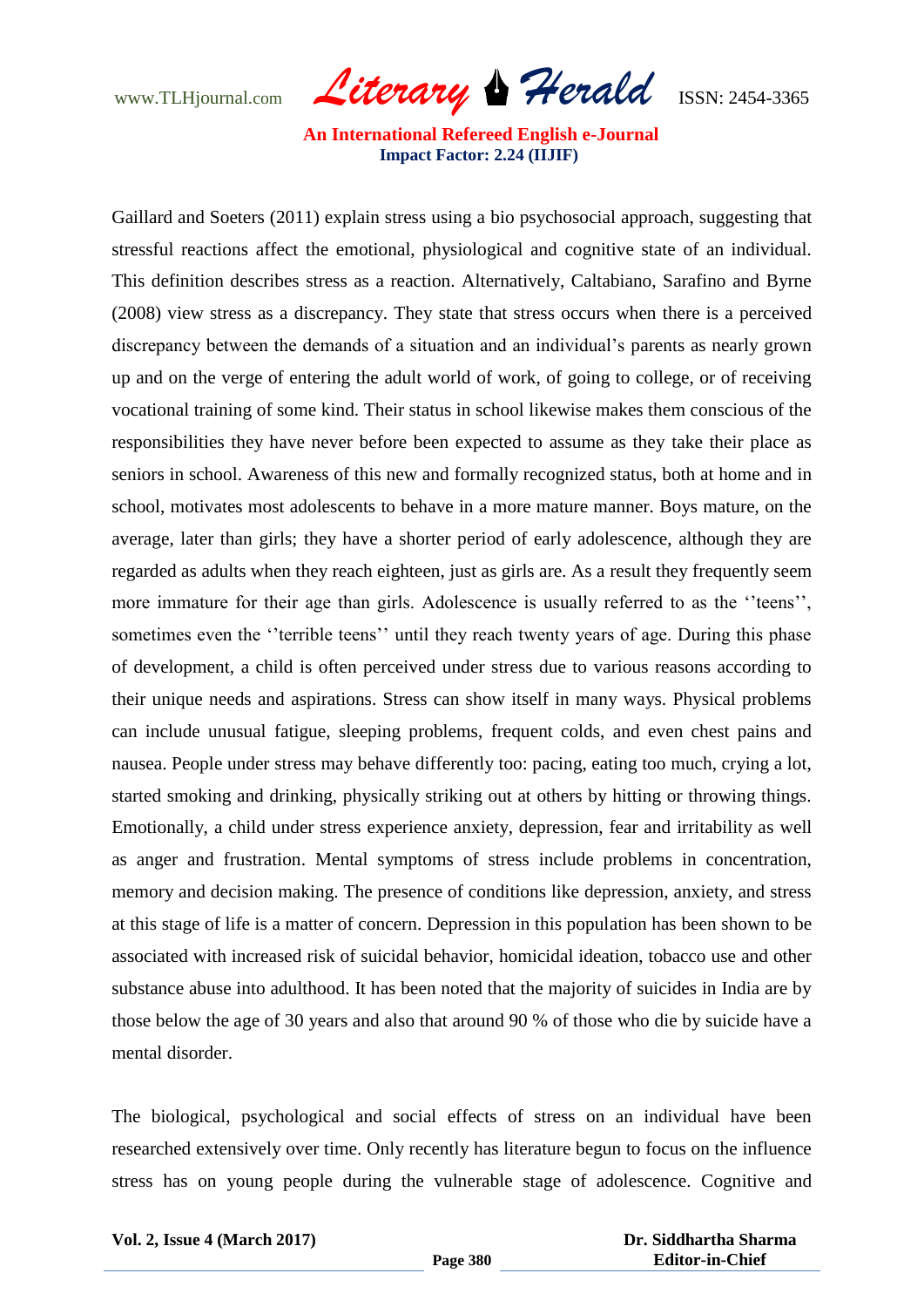www.TLHjournal.com *Literary Herald*ISSN: 2454-3365

emotional attributes play a critical role in the types of coping strategies one chooses to adopt, thus how adolescents cope cannot be limited to one sole strategy, but is a combination of many. This paper will specifically focus on the types of life stressors young people encounter and the coping strategies they implement. Also to be examined is how adolescent stressors and coping strategies differ to that of adults. Through review of relevant coping literature, the notion of coping as a dynamic process will be emphasised.

Adolescence is the transition between childhood and young adulthood during which young people experience physiological, cognitive and social changes (Dumont & Provost, 1999; Murberg & Bru, 2004). The age bracket for adolescence varies according to different literature (de Anda et al., 2000; Spirito, Stark, Grace and Stamoulis, 1991) however this paper defines adolescents as between 12 and 19 years of age. Williams and McGillicuddy-De Lisi (1999) suggest that during this transition, young people have difficulty adjusting and often struggle with unfamiliar issues.

## **SIGNIFICANCE OF THE STUDY**

Many people experience stress as they combine busy lives and the demands of study and work while trying to also save time for friends and family. In this process people sometimes unable to manage stress and this may affect in their physical as well as mental health. This paper attempts to analyze the major stressors of life and to suggest some remedial measures to deal with stress so that everyone is able to lead an effective life.

## **REVIEW OF THE LITERATURE**

Knowledge is a pre- requisite to any action, including the actions that are necessary for the prevention of substance abuse.

1. **P. Jayanthi, M. Thirunavukarasu and Rajamanickam Rajkumar** in their research paper Academic Stress and Depression among Adolescents: A Cross-sectional Study stressed that adolescents with severe academic stress need to be identified early as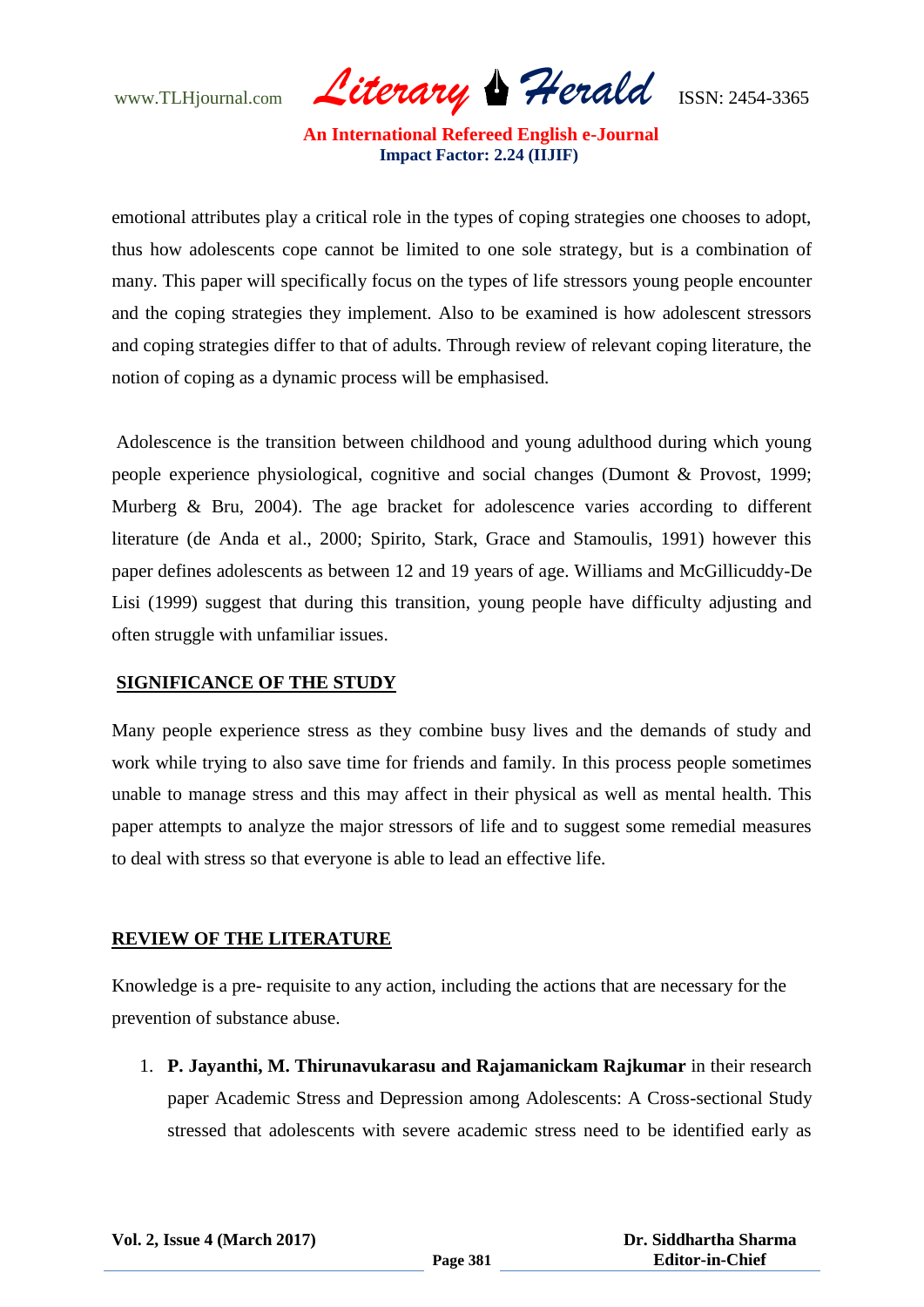www.TLHjournal.com *Literary Herald*ISSN: 2454-3365

interventions to reduce academic stress is likely to affect the occurrence and severity of depression.

- 2. **John Smith in his study Stress and Adolescents** found that adolescence is a transitional period of major physical and emotional change that can result in significant psychological stress for young people.
- 3. **Dr. Satvinderpal Kaur in his research paper Impact of Academic stress on Mental Health: A Study of School going Adolescents** stressed that academic stress put negative impact on the mental health of the adolescents irrespective of their gender and level of stress.
- 4. **National Health Ministries PC (USA) is of the opinion that** college students are feeling more overwhelmed and stressed than fifteen years ago.
- 5. **Cheng Kai- Wen in his journal A study of Stress Sources among College Students in Taiwan** found that male students feel stronger stress from family factor than female ones; students in higher grades feel more stress from physical/mental, school, and emotional factor; students who take a student loan also feel more stress from physical/mental, school, and emotional factors than those who do not.

## **OBJECTIVES**

- **1.** To assess the stress among adolescents.
- **2.** To provide the remedial measures to cope with their stress.

## **METHODS**

Descriptive survey method is applied for the collection of the data. The data is collected from the students of post graduate level among Kamrup District. A total of 100 students were interviewed. The study is aimed at finding out the stress level among adolescents and to provide remedial measures to deal with their stress.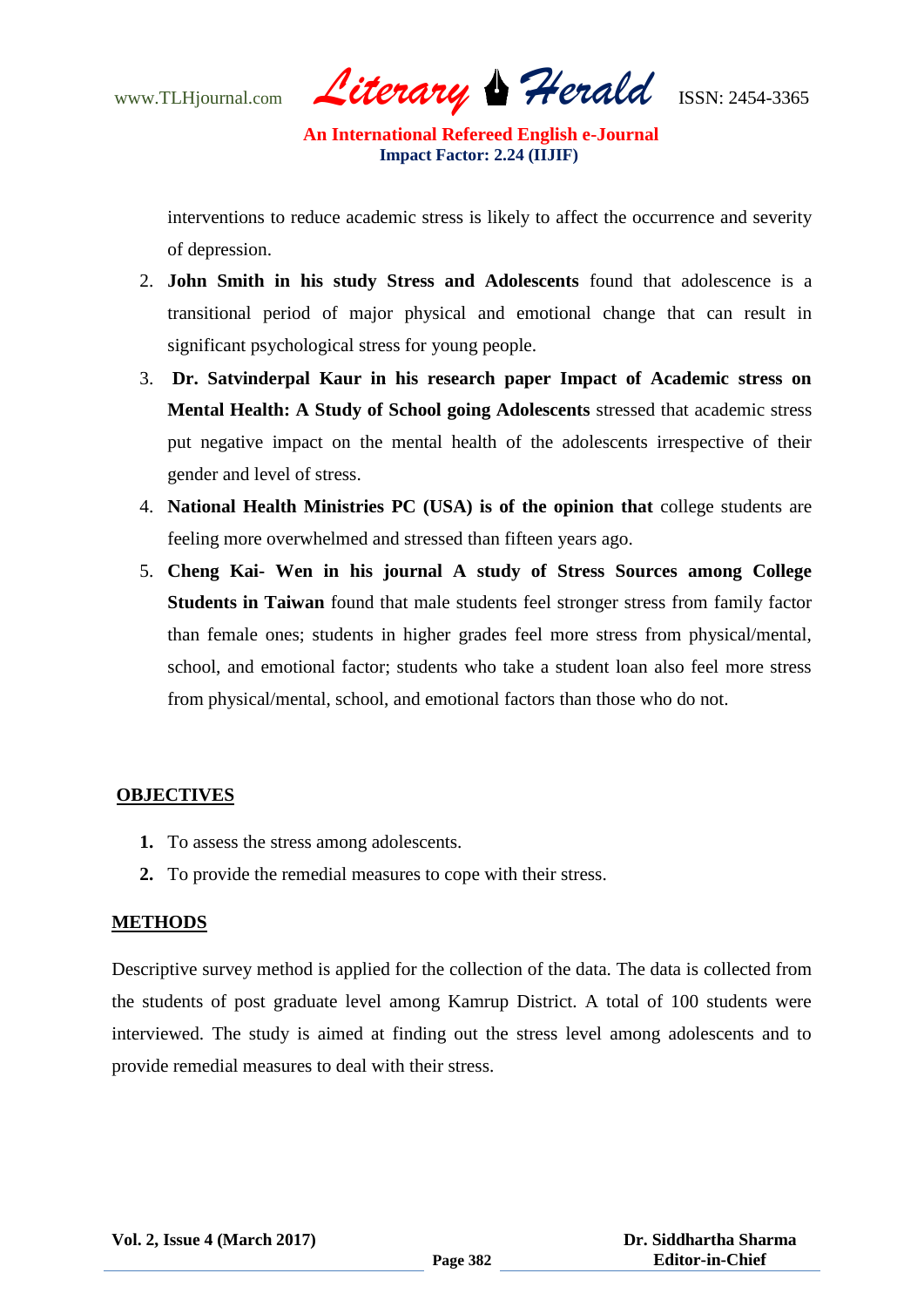www.TLHjournal.com *Literary Herald*ISSN: 2454-3365

## **TOOLS**

A structured questionnaire is used for data collection containing items like stress among adolescents due to financial responsibility, family relationship, academic demands and future prospects of students. Students responded by marking (i) yes and (ii) no.

## **RESULT AND DISCSSION**

Data are collected and systematically arranged in tabular form. Data are presented in percentage.

**Table: 1** Stress among adolescents due to financial matters.

| <b>Questions</b>                       | <b>Responses</b> |                |
|----------------------------------------|------------------|----------------|
|                                        | <b>YES</b>       | N <sub>O</sub> |
| Loss of financial support from college | 54%              | 46%            |
| Increasing college fee structure       | 82%              | 18%            |
| Increasing tuition fees                | 87%              | 13%            |
| Hostel/PG rent                         | 64%              | 36%            |

**Table: 1** reveals that 54% of the total populations agree that due to loss of financial support from college is a factor of causing stress among them.

Ever increasing fees structure in the time of admission as well as examination is also causing stress among them. 82% agree that unable to manage the fees in the time of admission as well as examination causes stress.

87% of the total populations are of the opinion that due to increasing tuition fees is one of the main causes of stress among them.

64% of the total populations agree that hostel/ PG rent causes stress among them.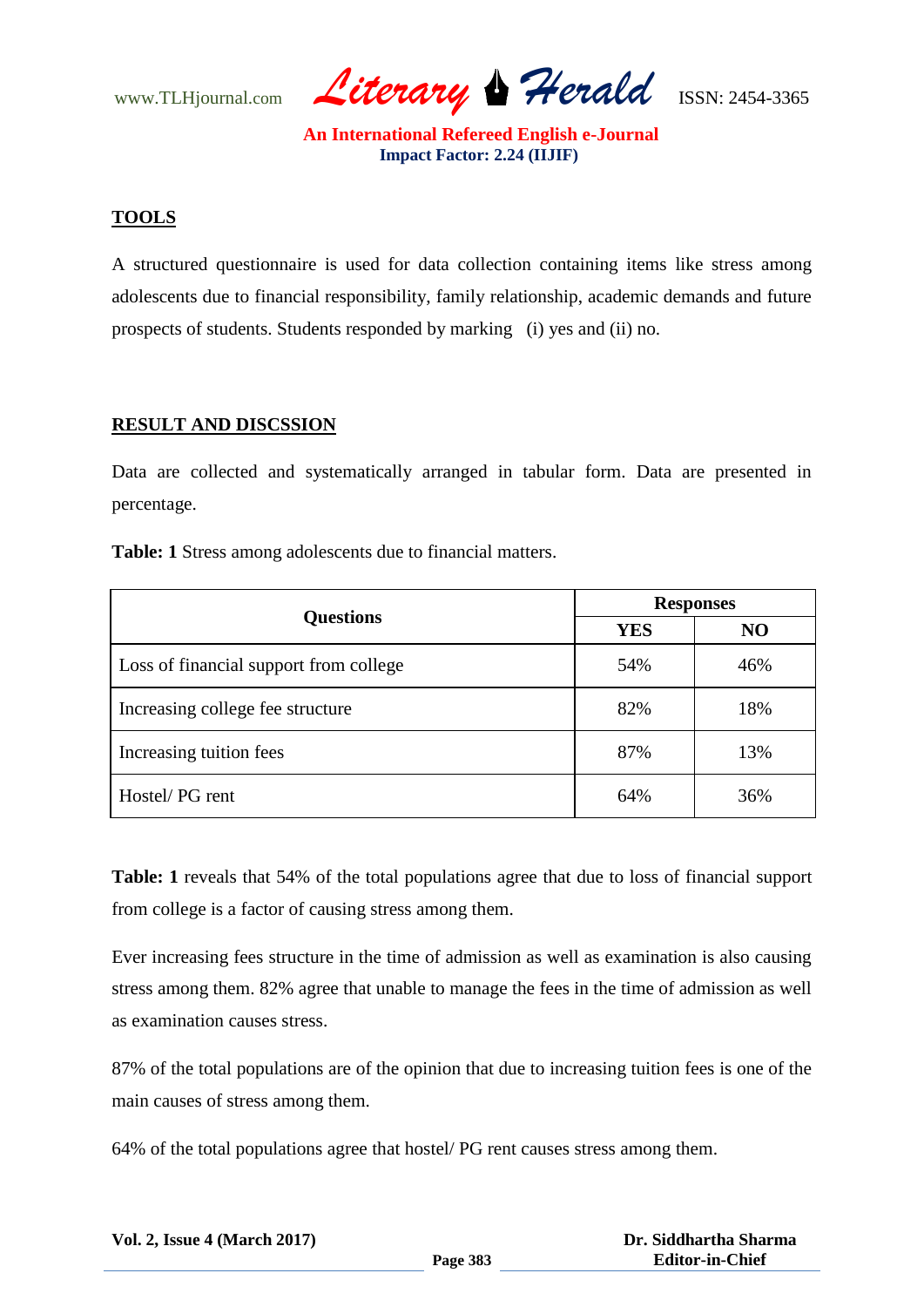www.TLHjournal.com *Literary Herald*ISSN: 2454-3365

**Table: 2** Stress among adolescents due to family relationship.

| <b>Questions</b>        | <b>Responses</b> |     |
|-------------------------|------------------|-----|
|                         | <b>YES</b>       | NO  |
| Death of a parent       | 27%              | 73% |
| Divorce between parents | 52%              | 48% |
| Death of a close friend | 15%              | 85% |
| Marriage                | 9%               | 91% |

**Table: 2** reveals that, 27% of the total population is under stress because they loss one as well as both parent at a tender age.

52% agree that due to divorce between their parents they are under stress.

15% agree that due to death of a close friend they are under stress.

9% of the total populations are of the opinion that due to tensions regarding their future partner they are under stress.

**Table: 3** Stress among adolescents due to academic demands.

| <b>Questions</b>       | <b>Responses</b> |     |
|------------------------|------------------|-----|
|                        | <b>YES</b>       | NO  |
| Sessional examinations | 52%              | 48% |
| Seminar presentations  | 43%              | 57% |
| Project/ dissertations | 15%              | 85% |
| Final examination      | 67%              | 33% |

**Table: 3** reveals that, 52% of the total populations are of the opinion that in per semester they have to appear in two sessional examinations which is a cause o stress among them.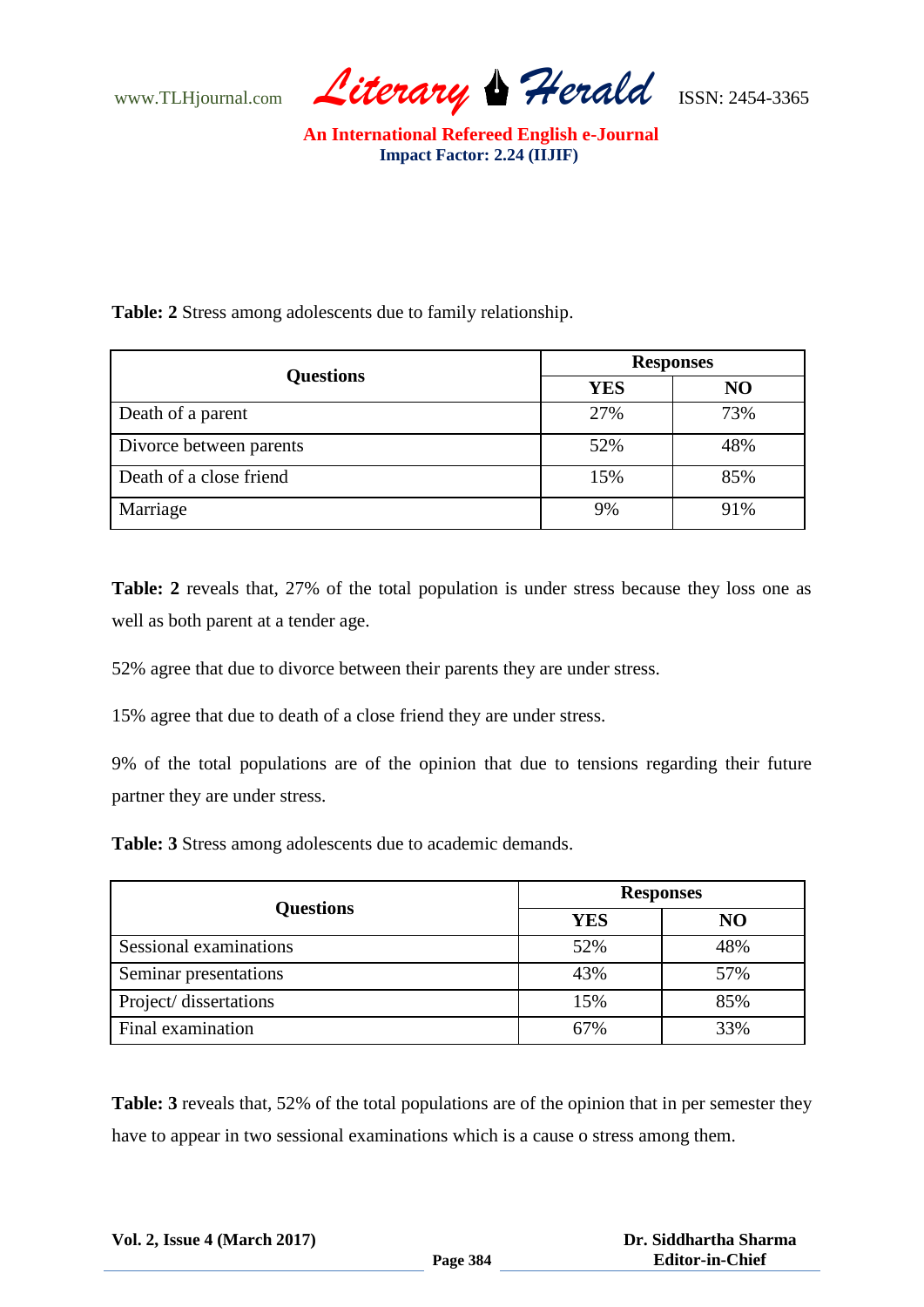www.TLHjournal.com *Literary Herald*ISSN: 2454-3365

43% of the populations are of the opinion that in semester system, seminar presentation is compulsory as a part of their course which is one of the causes of stress among them.

Along with seminar presentation, project/ dissertations is also a part of their course which is one of the main causes of stress among 15% of the total population.

67% of the total population is under stress at the time of their final examination.

**Table: 4** Stress among adolescents due to their future plan of action after graduation.

| <b>Questions</b>                           | <b>Responses</b> |     |
|--------------------------------------------|------------------|-----|
|                                            | <b>YES</b>       | NO  |
| Entrance exam after graduation             | 64%              | 36% |
| Selection of institutions after graduation | 27%              | 73% |
| Future course of study after graduation    | 58%              | 42% |
| Job opportunities after graduation         | 12%              | 88% |

**Table: 4** reveals that, 64% of the total population is under stress as they have to appear for entrance exam after graduation.

27% agree that due to confusions regarding selection of institutions after graduation they are under stress.

58% of the total populations are of the opinion that due to uncertainty regarding the future course of study they are under stress.

12% of the total populations are of the opinion that due to uncertainty due to future job opportunity they are under stress.

## **CONCLUSIONS**

- **1.** The study has revealed stress level among adolescents.
- **2.** Adolescents are under stress due to academic demands, financial responsibility, family relationship as well as stress due to their future course of action.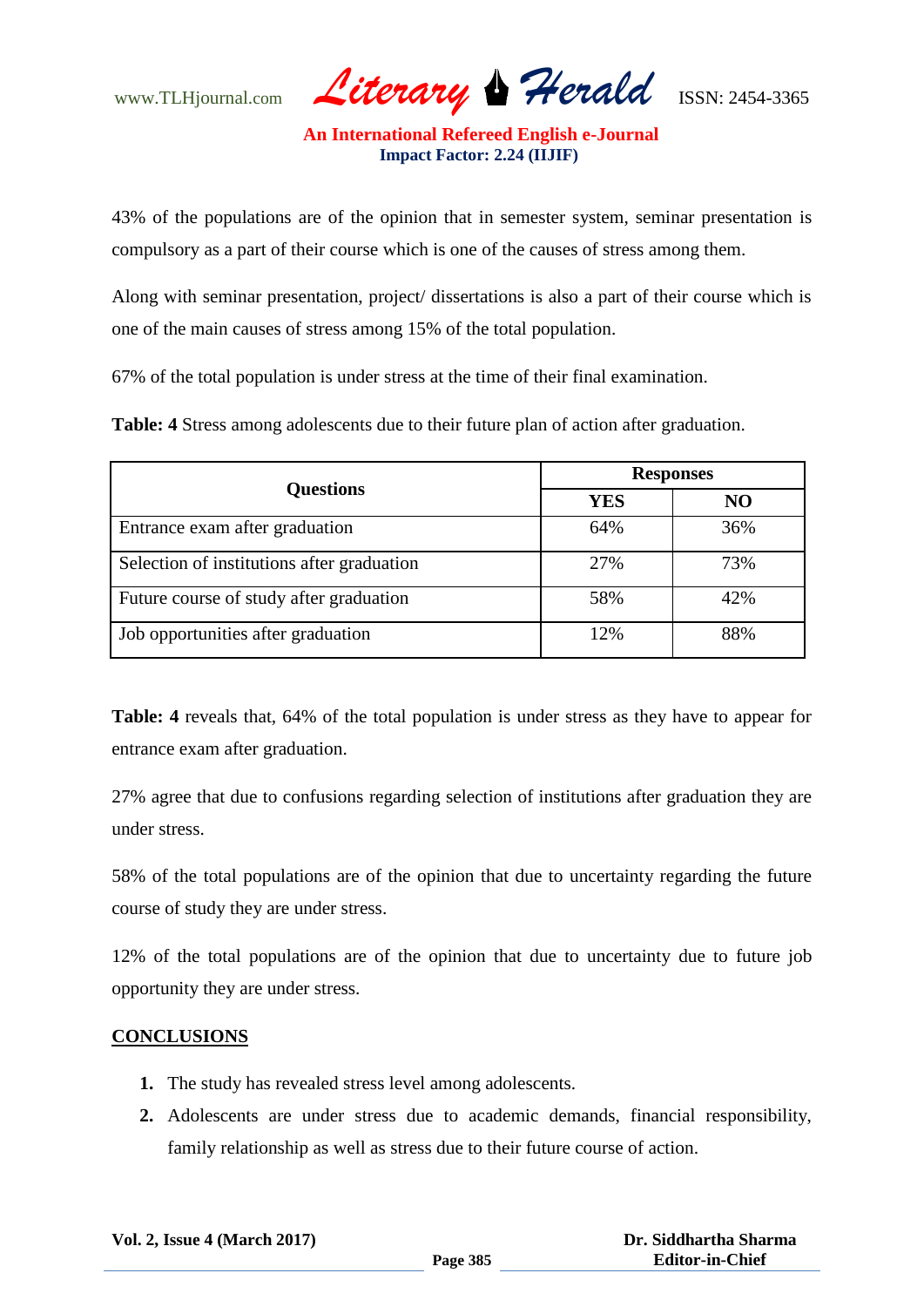www.TLHjournal.com *Literary Herald*ISSN: 2454-3365

- **3.** Loss of financial support from the college and the ever increasing admission fees causes stress among adolescents.
- **4.** In today's education system, most of the students take the additional help from the coaching centers and other private tuition. The tuition fees are also one of the factors causing stress.
- **5.** Now-a- days, each and every student is serious about their future prospects, regarding selection of the institutions, course of action etc. the uncertainty and lack of proper knowledge about various educational institutions is one of the main factor causes stress among them.
- **6.** Semester system introduced seminar presentation, project/ dissertation etc in every session as a part of their course. Students are under stress due to these co-curricular activities.
- **7.** Hostel/PG rent is one of the factors causing stress among adolescents.
- **8.** Family relationship sometimes may a remarkable factor causing stress among adolescents. Single parent, divorce between parents may also create stress among adolescents.
- **9.** A few girls are under stress because their parents think of their marriage right after they have completed their graduation.
- **10.** Due to uncertain job opportunities some of the youths are under stress.

## **SUGGESTIONS**

Stress among adolescents regarding future uncertainties, job prospects etc is common. A desired amount of stress, anxiety as well as tension is always rewarding as stress and anxiety encourages and create awareness among people and this ultimately help them to gain success in their respective fields. But when this stress exceeds the normal range; when people becomes unable to control their stress level it creates problem. It hampers their physical as well as mental health.

## **SOME WAYS TO OVERCOME STRESS**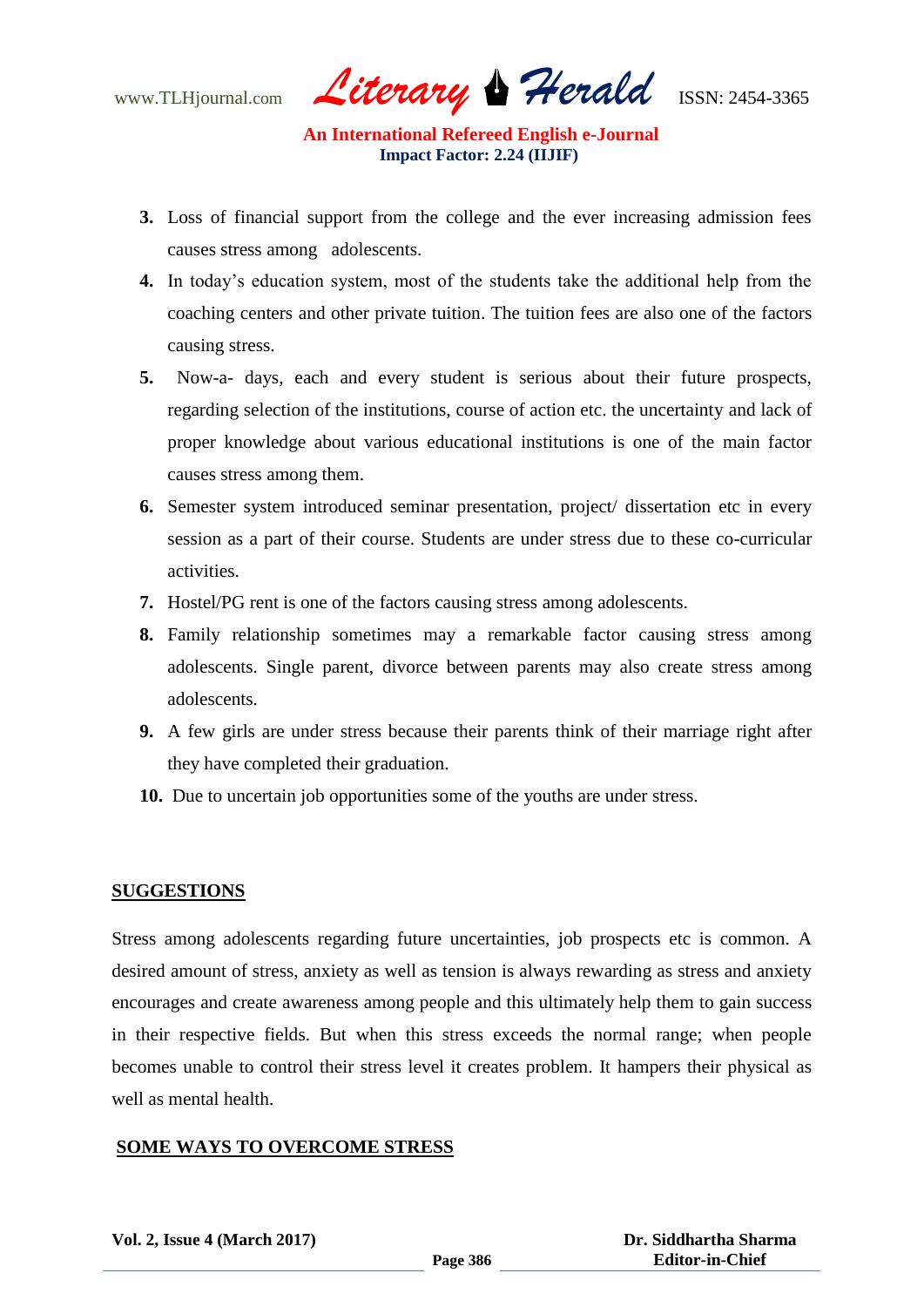www.TLHjournal.com *Literary Herald*ISSN: 2454-3365

**1**. **Exercise**: Physical exercises help to maintain body weight, raise good cholesterol and lower bad cholesterol, improve sleep quality, reduce fatigue and are a great way to reduce the effects of stress.

**2**. **Get involved with others**: Make some new friends or join a social organization. Make it a point to do things with other people.

**3**. **Get some sleep**: Try to get at least seven to eight hours of sleep each night, including weekends.

**4**. **Have some fun**: Playing is important! Schedule some time to just relax, play a game with a friend, read a book, or do something fun. Playing helps in prevent burnout.

**5**. **Take a deep breath**: When feeling stressed, take a moment to cope. Take a deep breath to help calm you and relax tension. If you are so stressed that you feel like crying, find a quiet, private place and cry, crying can relieve stress.

**6**. **Manage your time**: Time management helps in reduction of stress. Make a list of the tasks you need to accomplish, putting the most important and urgent ones first.

**7**. **Involve family members**: If you are unable to deal with your stress condition, consult the matter with elder members of the family. It helps you to know their perspective on your problem.

**8. Give knowledge:** Students are under stress as they are unable to know the proper knowledge regarding various job opportunities so parents as well as educational authorities must create awareness among them about various job and other related aspects of job opportunities.

**9. Manage family relationship:** Single parent as well as divorced parent must take step that because of their problematic relationship; their ward doesn't face any trouble. Parents must make time for their children and take appropriate step to handle their problems for the welfare of their child.